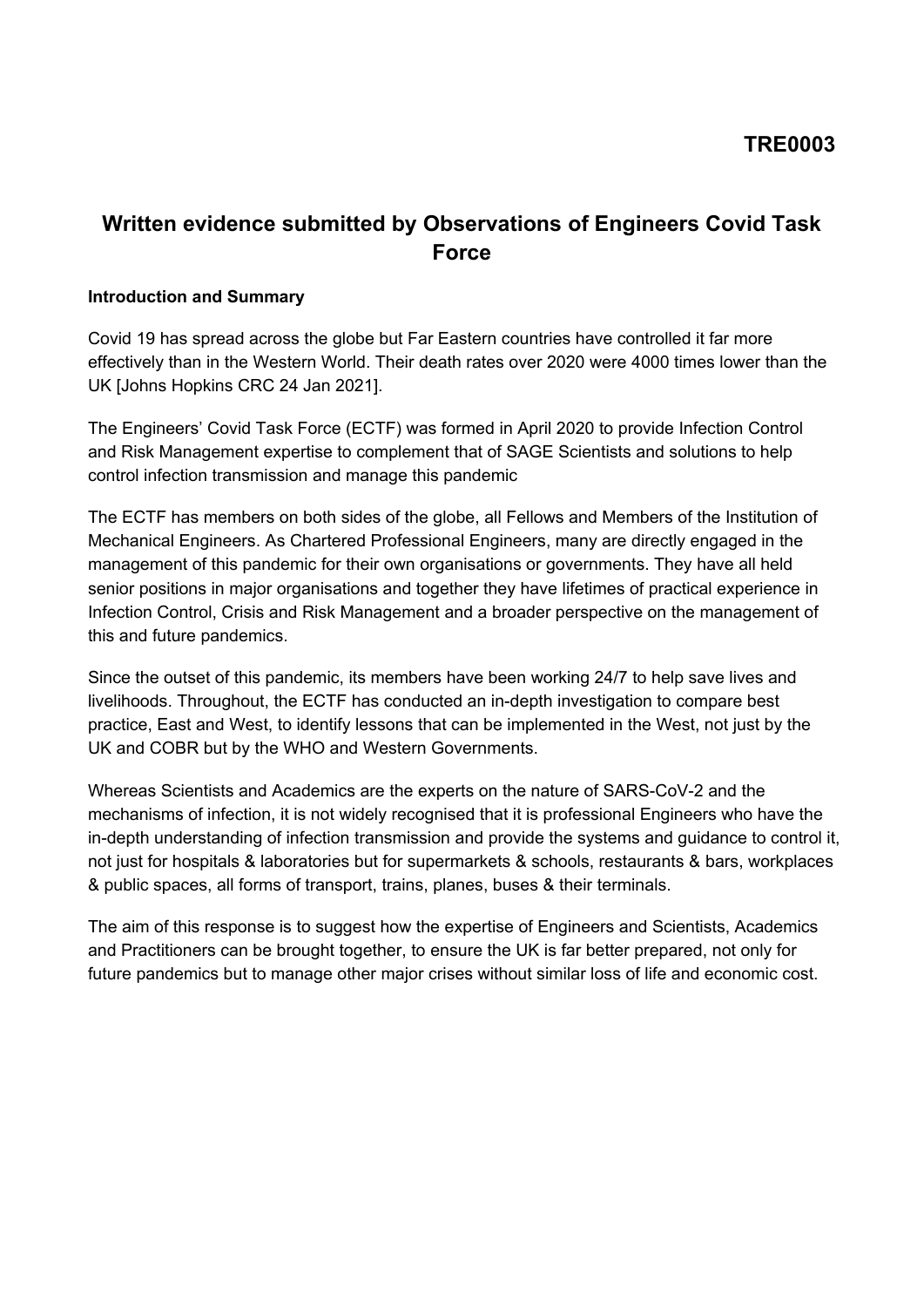#### **Primary Observations and Comparisons between East and West**

While Scientists have an in-depth understanding of the mechanisms of Infection, Engineering understanding of the mechanisms by which a virus is transmitted from one person to another, together with evidence from Far East countries where there has been far closer collaboration, has provided insight into how best to control Covid-19 and future pandemics.

In the light of that, what has emerged is a remarkable divergence in approaches between East and West, with serious consequences in terms of both loss of life and economic damage. In some Far East countries it was possible to suppress Covid-19 well in advance of vaccine development, as had also proved possible with SARS.

Comparison of approaches has confirmed the importance of deploying every measure and all resources available to control infection as early as possible. Many Engineering-based measures to control infection transmission are already proven, not only in previous epidemics but to control many other forms of pollution and contamination. They did not need epidemiological "evidence" to confirm their effectiveness and early evidence quoted in the West proved misleading, as has recent evidence from deployment of home made face coverings, as to the efficacy of far better masks available.

Far East practice was to implement all actions, however minor, that might possibly assist in reducing infection transmission at the earliest opportunity, based on best understanding as to the mechanisms of Infection at the time. Each could contribute progressively to reducing the dosage transmitted to below the threshold for infection in a wider range of circumstances, thereby reducing the probability and rate of infection spread. As it happens, that appears close to the approach advocated by UK and Western Engineers of the Covid Task Force in early 2020.

In contrast, the Western world and the UK, in particular, focused on a succession of far more draconian and economically damaging "Top Down" measures and "Silver Bullet" solutions, none of which was sufficient on their own. In the Far East they made best use of existing resources, local knowledge and expertise, delegating responsibility for Infection Control action to local authorities and providing them with best information and support.

Whereas ambitions of Western Scientists to apply an "evidence-based approach",to be "guided by the science", to apply the "precautionary principle" and to wait for "peer-reviewed papers" are laudable, Government advisors failed to evaluate and recognise the associated balance of risk. That balance is very different in infection control to that of vaccine and drug development, where the consequence of premature deployment could be far worse than the diseases they are trying to prevent. The adverse effects of wearing the best mask possible or applying better ventilation are miniscule in comparison to their potential prevention of Covid.

Epidemiological models are useful but they do not model the first stages of transmission, many of the more effective basic measures or the changes in human behaviour sufficiently to provide the prime means of pandemic management. Many factors are outside their scope.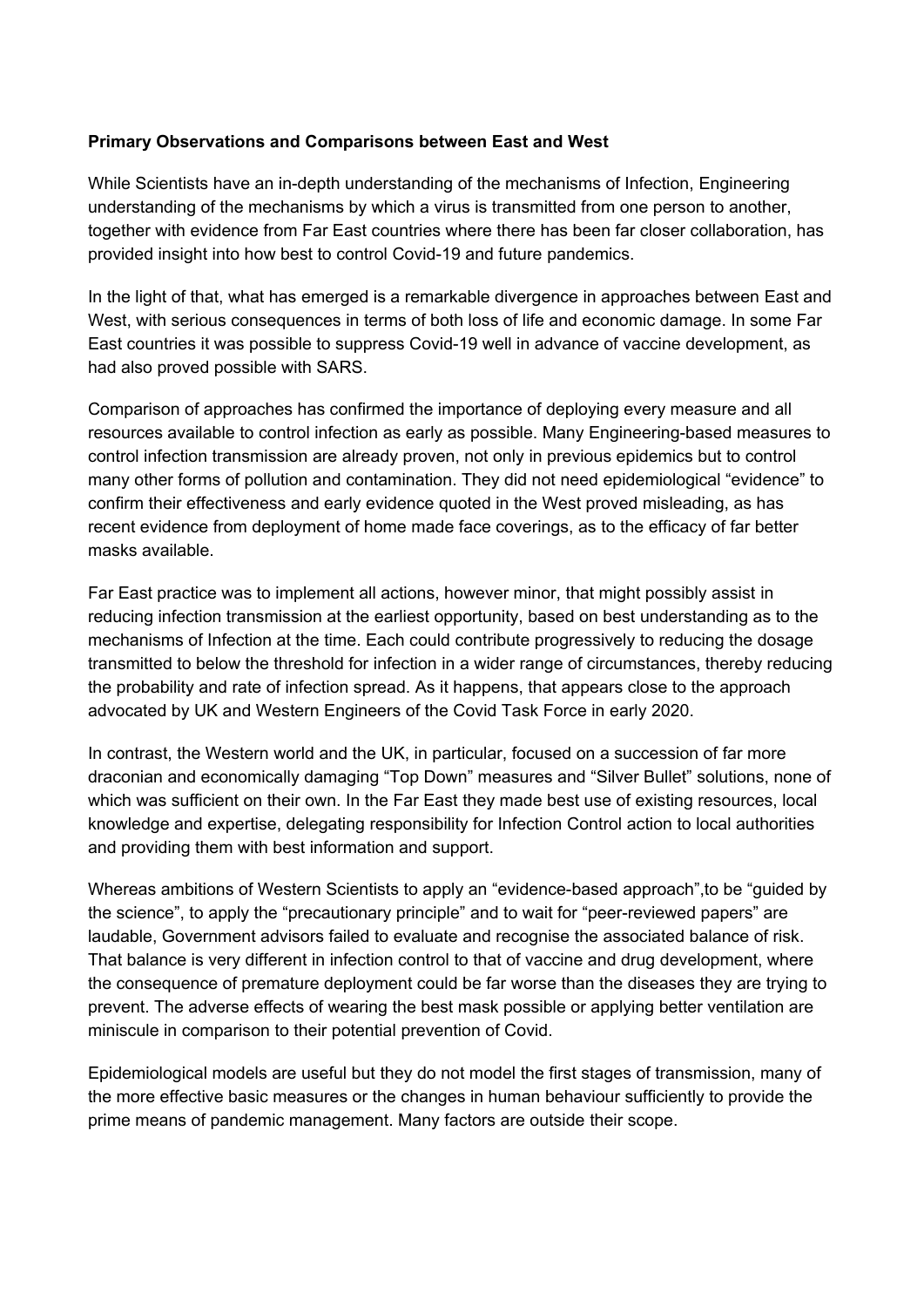Waiting for data to run them caused serious delays, allowing Covid 19 to spread widely. Since the input data to run them - hospitalisation and deaths - were the same factors as they were seeking to control, any predictions were inevitably too late to be useful. Engineers prefer to use models to evaluate and optimise measures individually but to maintain a far wider perspective and sources of insight to decide next actions.

Engineers on both sides of the globe were able to predict the impact of changes in Government guidance or other developments one to two months ahead, by observation of a far wider range of factors, using skills acquired during the risk management of major projects, crises and companies, allowing them to identify opportunities to control infection and take action to suppress outbreaks far earlier.

In the light of that, it has been possible to suggest a range of more cost effective and less damaging measures, as well as offering more comprehensive guidance to enable businesses to restore their viability and the Economy to recover.

#### **Specific Measures**

The rapid and widespread deployment of high performance masks to control Covid at source in the Far East had a similar effect to vaccination, improving "immunity", reducing "infectiousness" and reducing the viral load released by infected persons into the atmosphere. As a result, the dosage received by wearers was reduced to well below the threshold for infection, causing many outbreaks to die out. In Hong Kong they referred to them as "the Lockdown on your Nose"

However, such were the political and cultural objections that few in the Western World recognised that mask-wearing imposes little or no practical restraint on economic activity or daily life, in comparison to Lockdowns and more draconian measures. However, that will be far easier to explain for a future pandemic.

The Far East made far greater use of animations and online advice, to provide increasingly more understandable and comprehensive guidance. In contrast, the Western World asked YouTube to restrict its coverage of Personal Infection Control guidance and they used Twitter to draw attention to their limited and simplistic guidance.

The decision to allow members of SAGE and CDC to speak on their own account, whilst acknowledging their membership of the Institutions, has undermined confidence and led to considerable confusion, particularly when each was asked questions outside their sphere of competence, irrespective of whether they felt obliged to answer or declined to do so.

The WHO has been far more disciplined in that respect but has limited its spokesman to maintain the same simplistic advice based on peer-reviewed papers and scientific evidence. Western Behavioural Scientists also placed emphasis on maintaining the same simplistic messages.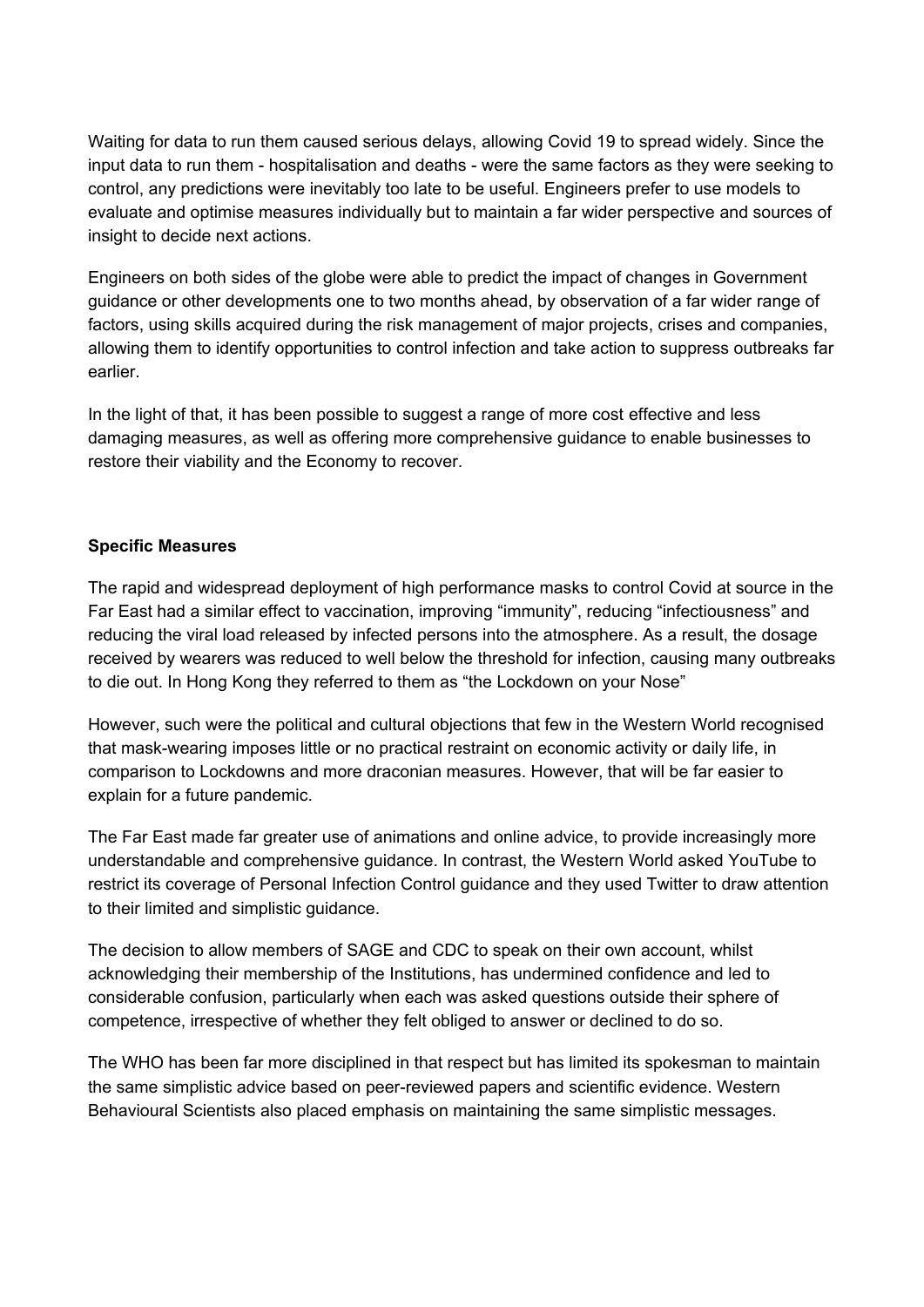In Taiwan, which had only 10 Covid deaths in 2020, they made early efforts to give clear comprehensive guidance to ensure all families knew precisely what to do, where, when and why to keep themselves and others safe and how to self-isolate or quarantine in the home without risk of transmission. Rather than make exceptions, they applied the same advice for all ages, even children over two, "for the avoidance of doubt". They provided all with the best means to do so, maximising supplies of surgical masks which proved to be 98% effective, above specification when later tested, and Hong Kong free-issued even better washable masks that were 99.4% efficient.

In contrast, the WHO and Western Governments took months to recommend homemade face coverings and later issued new standard for commercially produced face coverings rather than best masks, specifying that they only had to be 70% effective i.e. they could let up to 30% of virus escape or penetrate their filter media. Either is likely to inspire dangerous overconfidence, such that wearers get too close.

Before publication of the new standard, in early 2021 the Institution of Mechanical Engineers highlighted to BSI that all reputable western mask manufacturers should be able to meet 99% i.e. their face coverings should be able to reduce the amount of virus escaping or penetrating by a factor of 30 times more than than new standard.

If such better masks are worn by both parties, then the dosage received is likely to be reduced by at least two orders of magnitude over those wearing face coverings. Since Omicron is more infectious, the threshold for infection must be much lower and such improved performance could have proved critical in controlling infection this week. Despite reintroducing mandated wearing of masks,18 months on from their first imposition, homemade face coverings to no particular standard are still permitted in such critical areas as vaccination stations and could well be accelerating infection, rather than preventing it.

## **Concluding Observations**

It is clear that previous national exercises to test the preparedness and resilience of NHS and Public Health Infrastructure had focused on assessing and managing the consequences of infection. Less attention had been paid to the protocols & resources needed to prevent initial spread, perhaps as that responsibility had earlier been devolved to Local Resilience Forums and Directors of Public Health and national resources disbanded.

In hindsight the decision to be "guided by the Science" and ignore the normal COBR procedures to identify wider sources of expertise and advice and implement solutions was misguided. Huge resources were focused on investigating the problem but, in contrast to the Far East, very little on the urgent identification, development, optimisation and deployment of practical Infection Control measures that could have helped.

Neither Academics, nor Politicians are trained in or have experience of major Risk and Crisis management. Moreover, the over-application of the Precautionary Principle and demand for epidemiological evidence delayed progress in decision-making and perpetuated "Groupthink".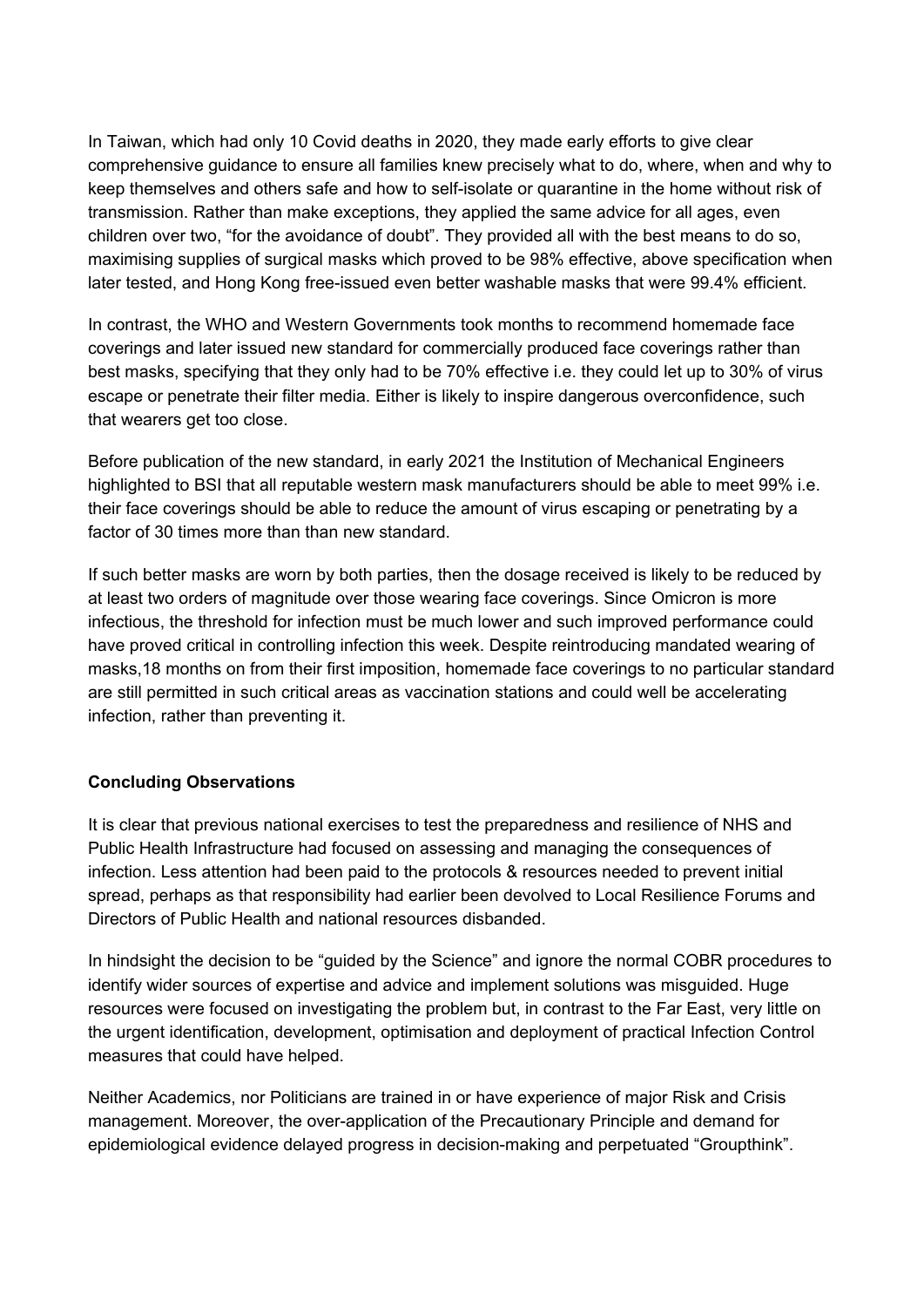Two years on, it is clear that, whilst the Far East deployed all possible measures that might work within days "for the avoidance of doubt" and sustained an intensive search for supplementary solutions, the West has still not fully deployed all that were known to work at the outset and have now proven to be effective in the Far East.

The lack of input oversight by staff experienced in Risk Management was misguided and lost the connection and coordination between national and local infection control resources. Since central knowledge of local capabilities appears to have been lost, many functions were bought in from general contractors with no specialist experience.

Importantly, comparison of latest action to suppress Omicron, East and West, shows that the UK in particular has still not learnt the basics of Infection Control. It is as ill-prepared for the next pandemic as it was for the last.

Death rates could again be similar, while the country again awaits the development of a new vaccine, rather acting quick enough to obviate the need.

## **Key Lessons for Future Pandemics**

For future pandemics and other crises requiring academic input, there is a need to establish a separate Rapid Reaction Force under COBR, staffed by those with specialist Risk and Crisis Management experience, whose sole focus is to find proven solutions and mobilise all available resource to implement them based on best information from SAGE and other sources but not directed by them.

The investigation illustrates the importance of having those experienced in Risk and Crisis management, not only in leadership positions but alongside those drawn from fundamental research - Practitioners alongside Academics, Engineers alongside Scientists and national coordinators embedded within Local Resilience Forums - as has previously been the practice on the UK Government's Civil Contingencies Committee (otherwise known as COBR) until this pandemic.

The primary function of COBR should be to assemble the most relevant world class expertise and leadership, not just to understand the problem but to identify the short term solutions and get the most effective and least economically damaging emergency actions underway devolving responsibility to local practitioners and resilience forums for delivery at the earliest opportunity.

In addition to the Rapid Reaction Force above, COBR should also put in place a longer term Contingency Planning and Risk Management Group to anticipate future crisis developments. Whereas academic epidemiologists and modellers should be part of that Group, it should be led by those of far wider risk management experience.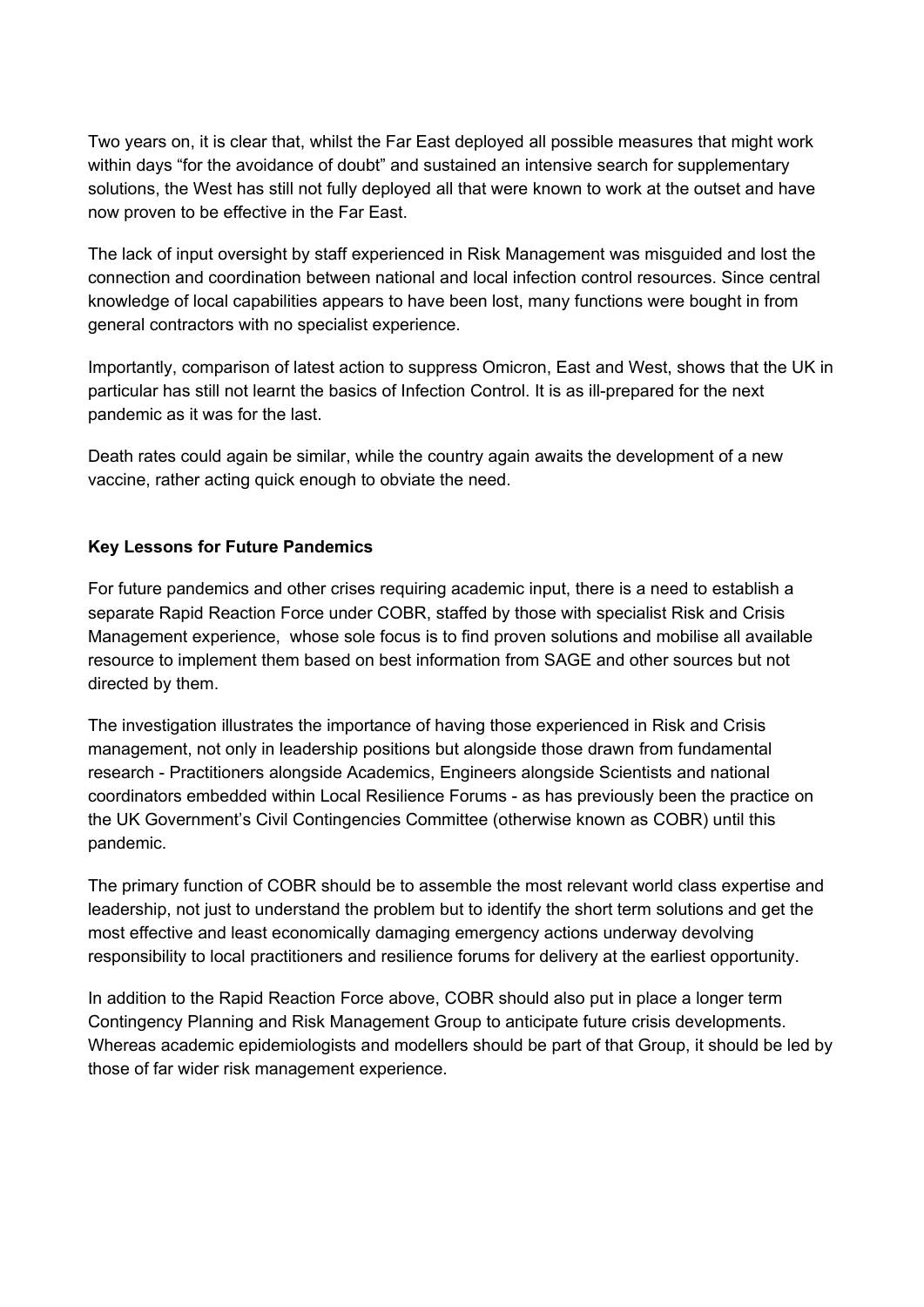Both groups should employ spokesmen and media relations to communicate best advice to the public but members should be discouraged from speaking independently to the media.

There is a need for an international collaborative effort, similar to that directed to vaccine development, to develop, optimise and adapt other Infection Control solutions and provide more comprehensive guidance to the public as to how to avoid transmission.

In particular there is an urgent need and opportunity to develop an upgraded standard of surgical mask, with lower leakage and 99+% efficiency, suitable for both clinical and community use and possibly as part of a two part solution that offers higher viral capacity, flexibility and greater effectiveness, not only to control Covid-19 but in readiness for future pandemics.

In the meantime Western Governments should consider promoting the far more widespread use of best possible masks (95-99.9+%) in the community, to replace face covering entirely in all high risk areas or wherever there may have been exposure to potential risk or infection has been detected.

Moreover, there is a need to engage with the research, development and evaluation of atmospheric sanitisation systems that has been active from the outset in the Far East and establish equivalent research, development and testing facilities and programmes.

The aim should be to certify and select the best existing equipment and evaluate emerging technologies, not just HEPA filtration but UVC and other sanitisation techniques. Rather than allow universities to develop their own test facilities, many of which are uncertified, a national facility should be established, possibly at Porton Down.

ECTF members have already set a new standard for UVC Filtration units in collaboration with the NHS and completed a demonstration project for dentists' surgeries, but there is now a need for similar projects for a school, a hospital, a care home and a high rise office block to show what can be done and identify best ways to minimise the cost.

Coincidentally many building operators are urgently needing to review their energy consumption in response to Climate Change considerations and now rapid rises in energy cost, as well as dealing with the cladding crisis. ECTF members have identified that it would be practical and cost-effective to incorporate infection control measures in conjunction with heat pump and zero carbon retrofit, rather than have to offset the energy loss of increased ventilation separately.

Furthermore, to restore economic viability as well as achieving full Covid security, many operations will need to review of their ventilation, sanitisation and operational procedures, with the assistance and oversight of an Infection Control Engineer or Specialist, as much of the initial modifications to comply with Social Distancing regulations has rendered buildings and businesses uneconomic.

UK products and manufacturing facilities should be approved and stocks put in place for both masks and sanitisation equipment, such that supply can be ramped up quickly and can be deployed to control specific outbreaks or in areas of higher infection.